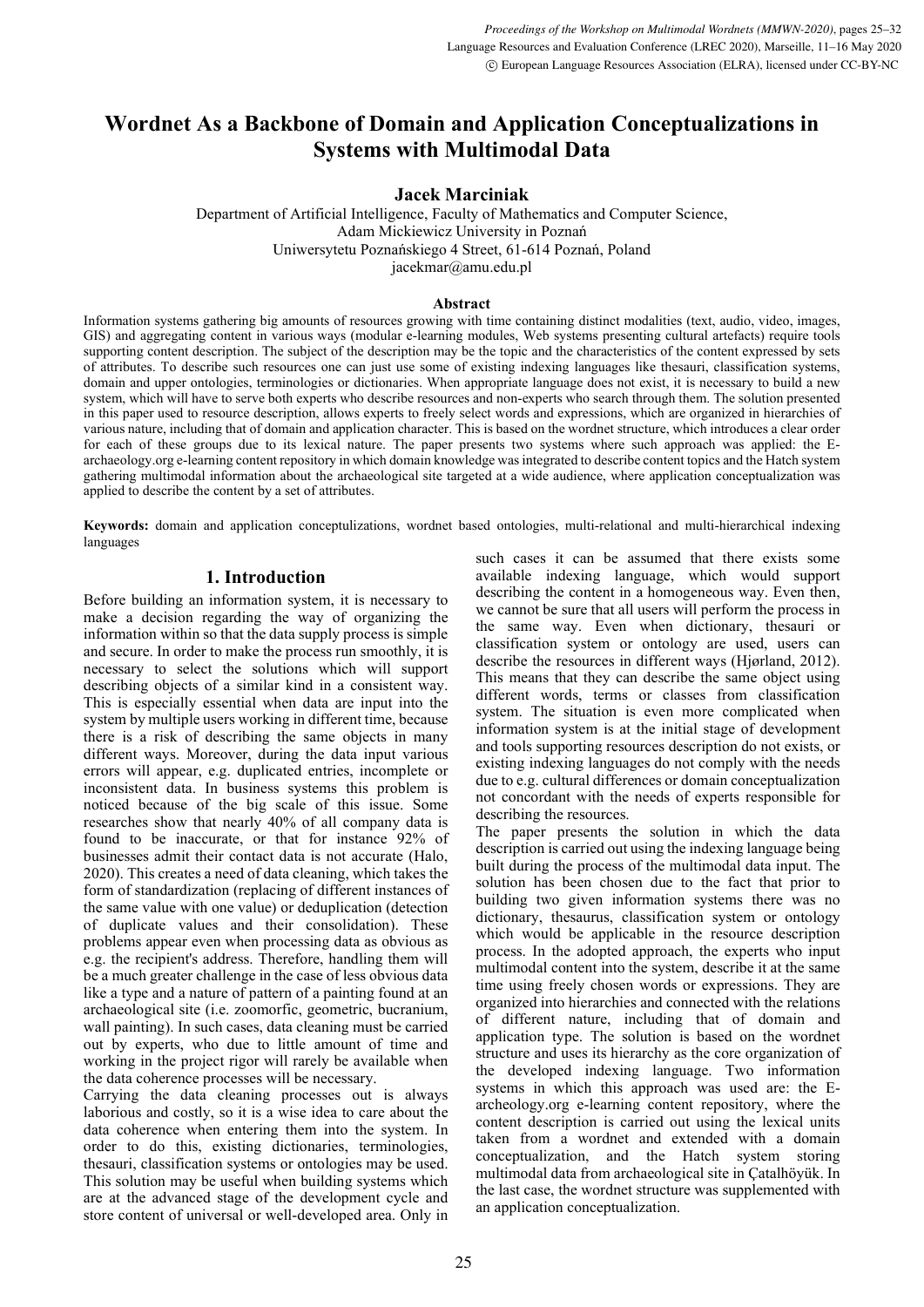## 2. Other solutions for data organisation

In information systems, data structures are in most cases the integral part of the system. An attribute-value approach is used, attributes are part of a system architecture and their organization is determined by programmers during system implementation. Data input by users are added to a database and they can be maintained in it. Other architectures, such as ontology-driven software architectures, allow modelling data structures outside the system (Pan et al., 2013). Such approaches allows to improve the exchange, maintenance and hierarchization of attributes and values assigned to them.

The common programmers' practice is validating data that are input to the system to avoid errors. In the simplest case, validation takes a form of checking the user input with the data type required for the attribute. The input may also be compared with internal dictionary entries. This solution is insufficient when the dictionary can be expanded by users inputting data, or when dictionaries from different systems need to be used. In such cases unexpected errors may appear, such as multiple entries describing the same concept or repeated values.

The solution to these problems is using existing dictionaries, terminologies, thesauri, classification systems, ontologies etc. when describing content (Crofts et al., 2010), (Gemet, 2020), (Getty AAT, 2020), (Geonames, 2020), (Iconclass, 2020), (Niles, Pease, 2001). The use of exiting indexing language supports describing the content in a homogeneous way by multiple users. Yet, it forces indexers to refer to the existing conceptualization of the domain, which is why sometimes it may occur impossible to describe the content in a satisfactory way. Dissatisfaction may result from missing terms, hierarchization incompliant with expectations, granularity of concepts and habits of experts describing contents. If an existing controlled vocabulary or classification system is used, and there will be a need to change or add new descriptors to the existing language when indexing, the extension process may be excessively lengthy (Weda, 2016). At times, if the used language is developed by another team, the extension will not be possible at all. Among the problems with using controlled vocabulary to index the resources, there are also: difficulties in differentiating specific and general vocabulary, arbitrariness when defining synonymy and introducing abbreviations or acronyms to vocabulary, adding qualifiers when handling homographs, homonyms, different approach when introducing common and technical terms (Joudrey et al., 2018). Therefore, while dealing with content description, it is beneficial to use a language which allows for maintenance of different types of conceptualization, including the ones that can be extended during the description process and ones that cannot due to their controlled character.

Even if during the description process we use the existing indexing language such as dictionary, thesaurus or classification system, we must remember that access to indexed resources does not necessarily have to be easier (Maniez, 1997), (Hjørland, 2012). It means that during indexing resources stored in some repository, expert responsible for indexing will make arbitrary decisions regarding the use of a particular indexing language. Then, there is a possibility that when describing a concept, one will use more general terms despite the occurrence in a given language of specific terms that allow describing the

subject in more detail way. Therefore, there is a need for solution which allows to detect such practices easily and to make corrections without the risk of generating additional errors.

Among numerous approaches to resource indexing, there are some in which a wordnet was used. Princeton WordNet was used, e.g., in indexing the works of arts as complement to other three description systems: Getty AAT, Iconclass and ULAN (Holing et al. 2003). In the LT4EL project, a wordnet was used to index e-learning content stored in LMS Ilias system (Monachesi et al., 2008). The relations used in the solutions were wordnet hyperonymy relation, some relations from Dolce ontology and others from a domain ontology. Some works were also conducted towards mapping thesauri onto wordnets (Maziarz, Piasecki, 2018). plWordNet was also used to enrich a keywords database of the Polish Classification of Activities indexing language (Jastrząb, Kwiatkowski, 2019). In all of these solutions, existing wordnets and other indexing languages were used. Thus, indexers taking part in the content description process could only use descriptors available within those systems.

# 3. Wordnet enhanced by a domain conceptualization for indexing and searching repository of eLearning content

For the needs of describing the subject of e-learning content stored in the E-archeology.org repository, it was necessary to develop a solution which would allow organizing words and expressions used in the process of resource tagging in a way that supports indexing processes and searching through resources. The repository contains e-learning materials on the protection of archaeological heritage, the management and protection of cultural and natural heritage and introductory materials on archaeology for engineers and engineering for archaeologists (Marciniak, 2014). Currently, the repository contains more than 6,200 learning objects in 9 languages, which together create around 1,700 modules and units, and more than 30 training curricula (Marciniak, 2019a). The content includes text materials, graphics, films, quizzes and animations (Fig. 1).



Figure 1: E-learning materials in the E-archaeology.org content repository

 The e-learning content stored in the repository is compositional and constructed in such a way that allows creating new training curricula from existing modules and units. Initially, the repository contained content regarding protection of archaeological heritage (Marciniak, 2014), and later the materials about management and protection of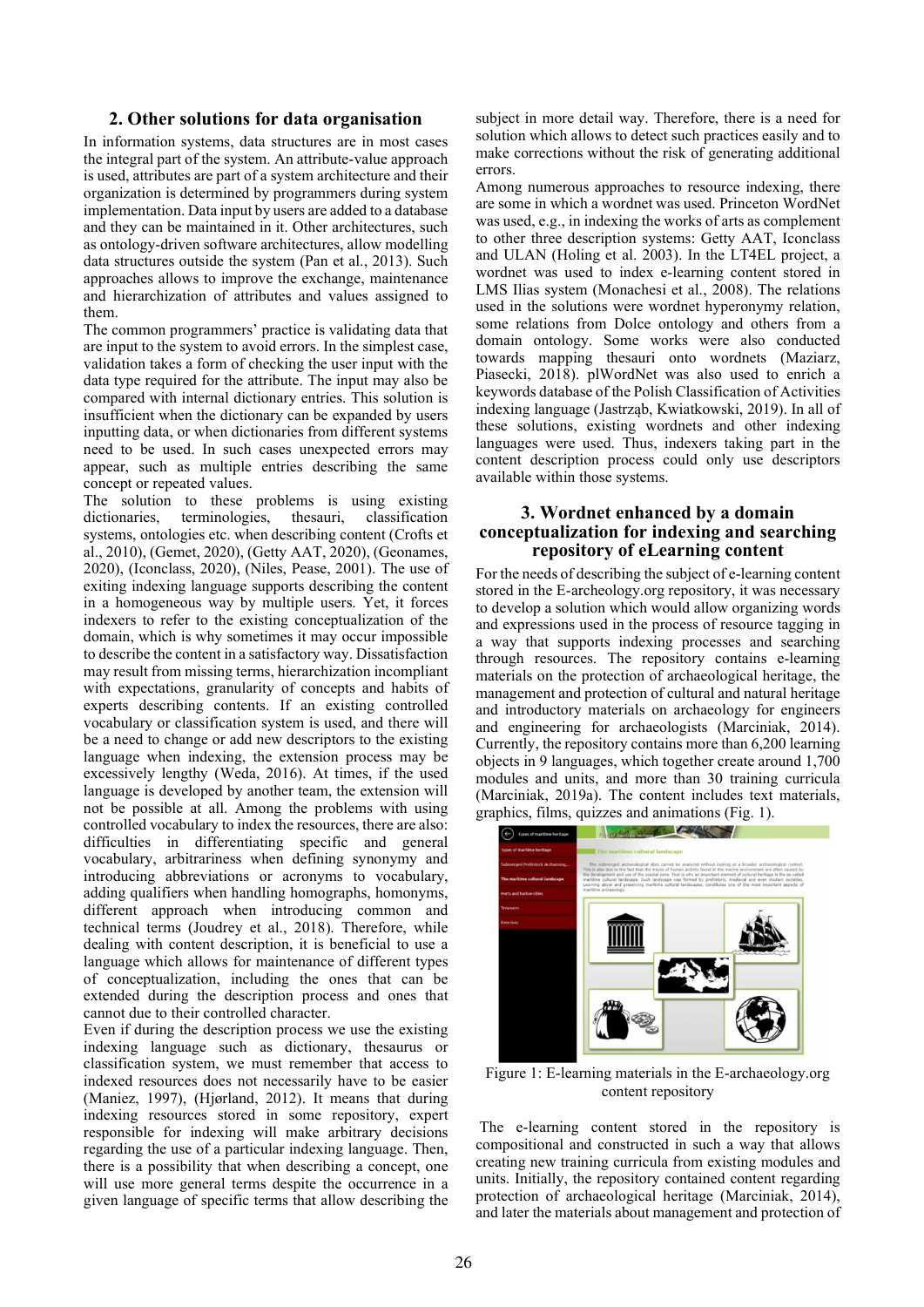cultural and natural heritage were added (Marciniak, 2019a).

Considering the large volume of the repository and the diversity of subjects, a proper description of the content is necessary in order to effectively search for modules and units, when new training curricula are compiled. The subject of contents was described by tagging (Smith, 2008). In this process words and expressions freely chosen by an indexer were stored in metadata assigned to e-learning components (keyword metadata from the IEEE LOM scheme). As in the tagging process, the indexers are not limited in terms of tags they use. It is necessary to organize them so that they can be re-used by other taggers. This will allow indexers to choose words and expressions of the appropriate level of detail when the system will propose more than one candidate to choose from.

In order to organize concepts by referring to the knowledge available only to experts, a conceptualization of archaeological and natural heritage domain was introduced into the created indexing language. The wordnet relations in it between words and expressions are intended to provide synonymy support and to allow a distinction of description detail (especially by use of hyperonymy relation) which will both be understandable for experts and non-experts.

#### 3.1 The structure of expanded wordnet and its role in indexing and searching the repository

Words and expressions used during tagging e-learning content were then used to create the PMAH (Protection and Management of Archaeological Heritage) indexing language. At the initial stage of its development finished in 2015, it contained only words and expressions in English and it covered the domain of management and protection of archaeological heritage (Marciniak, 2016). Afterwards, along with providing the repository with a new content, the domain was expanded with management and protection of cultural and natural heritage. It was done by adding new words and expressions and a new domain hierarchy of concepts.

Among words and expressions used when tagging resources, we can distinguish common names (e.g. anthropology, aircraft, aerial archaeology), proper names (e.g. British Museum, Altamira), surnames (e.g. Eric Hobsbawm), geographical names (e.g. Gzira Stadium, France, Europe) and dates (e.g. 1956, 1940–1945).

For the purposes of facilitating the content tagging and searching process by recommendation of more tag candidates to system users (Fig. 2), the words and expressions were connected by the following relations:

– synset to consider the words or expressions as synonymous,

– wordnet relations between synsets (hyperonymy, holonymy, belongs to class),

– domain relations between synsets introduced by domain experts,

– generated relations between synsets determining similarity and relatedness of concepts,

– synsets assignment to domain categories determining the domain hierarchy.

The task of wordnet relations is to organize words and expressions in a way that is understandable to all repository users, not only to domain experts. Lexical relations are understandable for all users — both experts and nonexperts. Connecting entries using wordnet relations is intended to help the users who do not know the specialized

terminology to select of the most appropriate tags when indexing and searching resources. When tagging resources by referring to relations such as hyperonymy / hyponymy (e.g. archaeology – aerial archaeology), holonymy / meronymy (e.g. cultural heritage – cultural heritage management), instance/class (e.g. Altamira - cave), experts can select the tags of an adequate level of detail, increasing the chance of using the tags previously used by other users. The synonymy relation is indicated as one of the basic types of relations used in indexing languages and appears, e.g., in the specification defining the thesauri form (Dextre Clarke, Lei Zeng, 2012). In contrast to controlled vocabularies such as thesauri, the use of synsets to describe synonymy makes indicating the descriptor, i.e. the preferred term impossible. In case of the approach in which indexing of resources takes the form of tagging, this is the expected characteristic of chosen solution. Currently, the words and expressions are grouped in c. 2000 synsets in the PMAH indexing language.

Domain relations between synsets were introduced by the domain experts in order to express the relations of an indefinite nature (e.g. archaeology – archaeological project, heritage – archaeological heritage protection). In the case of PMAH, the used relation was link. This relation refers to the fuzzynymy relation from wordnets (Vossen, 2002), (Maziarz et al., 2011) and associative relations from thesauri (Dextre Clarke, Lei Zeng, 2012). Introducing such relations is to allow indexers to access words and expressions connected within the domain. The set of relations between synsets was complemented with the relations defining similarity and relatedness of concepts, which are generated using heuristic rules (Marciniak, 2016). The rules refer to, inter alia, wordnet hierarchy (e.g. HasSameHypernym) and produce new relations between synsets to increase the number of tag candidates proposed by the system during tagging and searching through the repository (Fig. 2).

| bearul IVI.<br><b>Simple</b> | Tags                                 |         | Metadata                                                          |
|------------------------------|--------------------------------------|---------|-------------------------------------------------------------------|
| Used <sup>@</sup> All        |                                      |         |                                                                   |
| archaeological project       |                                      | English | ۳                                                                 |
|                              | Choose tag from ontology $\triangle$ |         | Type or choose from ontology Search                               |
| <b>PMAH Ontology</b>         |                                      |         | $\lceil x \rceil - 1$<br>archaeological project (1)<br>ID:<br>120 |
|                              |                                      |         | <b>Categories:</b>                                                |
|                              |                                      |         | Process (1)                                                       |
|                              |                                      |         | Related:                                                          |
|                              |                                      |         | research project (1)                                              |
|                              |                                      |         | work (1)                                                          |
|                              |                                      |         | archaeology (1)                                                   |
|                              |                                      |         | project (1)                                                       |

Figure 2: Recommended tag candidates during tagging and searching through the repository

In addition to relations between synsets, all synsets were also mapped onto hierarchical structures created using socalled domain categories (DC). In the adopted approach, the domain categories perform the function of semantic labels used to represent the concepts derived from thesauri, classification systems or domain ontologies. They perform a function analogical to semantic domain from WordNet or domain labels from EuroWordnet allowing a proper organization (categorization) of synsets and being used to group synsets of one semantic field (Fellbaum, 1998),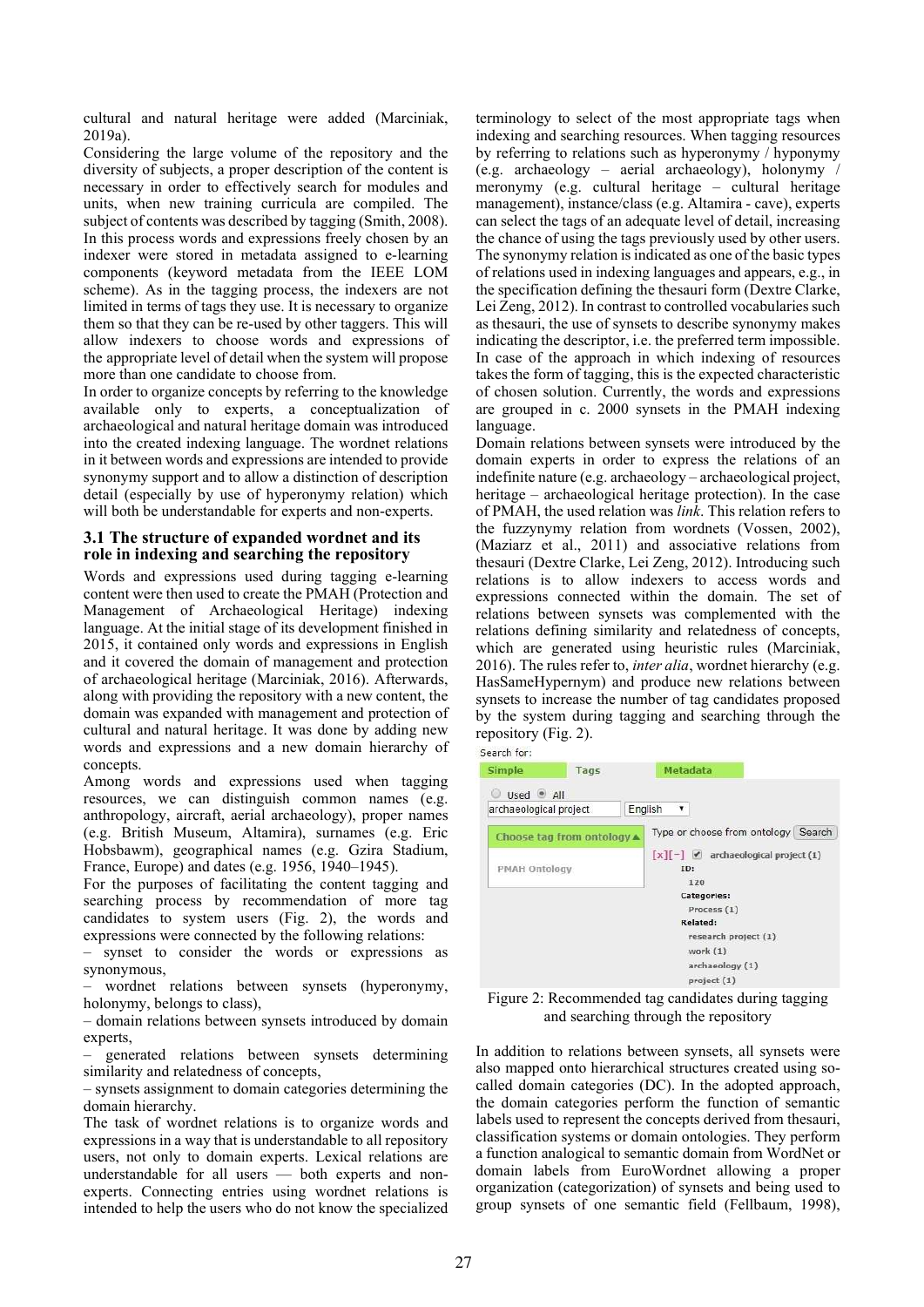(Vossen, 2002). The hierarchical structure of domain categories is created using the generic or mereological relations. The conceptualization obtained by means of domain categories hierarchy and synsets mapped onto them, is of the multi-facated character. Initially, 12 the most general domain categories were placed at the top of the domain categories hierarchy. When words and expressions from new subject domains were used as tags during uploading the contents of different subject into the repository, the number of domain categories at the top of the hierarchy increased to 26. Among them, there are categories like Archaeological heritage, Archaeological process, Chronology, Archaeology, Landscape, Nature, Policy, etc. Now, the number of all domain categories is 238. The hierarchy of domain categories with assigned synsets is presented to users searching and tagging the repository as a hierarchical index (Fig. 3).

| Search for:                                                                                                                                                                             |      |         |                                            |
|-----------------------------------------------------------------------------------------------------------------------------------------------------------------------------------------|------|---------|--------------------------------------------|
| Simple                                                                                                                                                                                  | Tags |         | <b>Metadata</b>                            |
| Used All                                                                                                                                                                                |      | English | ۷                                          |
| Process                                                                                                                                                                                 |      |         | Type or choose from ontology Search        |
| <b>Previous</b><br>er Mann<br>archaeological project<br>authenticity<br>interdisciplinary<br>multi-disciplinary<br>research<br>research planning<br>specialisation<br>transdisciplinary |      |         | $[x][+] \times$ archaeological project (1) |

Figure 3: Index of tags in the domain categories hierarchy

The structure of the wordnet hierarchy extended with domain relations and domain categories hierarchy is presented in Fig. 4. The indexing language created in such a way can be considered as an ontology understood as an arrangement of objects appearing in a given domain and the knowledge about them shared by specialists or as a specification of conceptualization (Joudrey et al., 2018), (Gruber, 1993). The wordnet based ontology thus understood, following Uschold's and Grunninger's (1996) formalization, will be considered as a semiformal ontology.





# 3.2 Building extended wordnet while tagging eLearning resources

The PMAH ontology was developed along with the expansion of content in the E-archaeology.org repository. At the early stage of the development, the initial set of words and expressions (c. 1,000) used by experts in the process of content tagging was than expanded by additional 400 entries (synonyms, more general terms and terms connected with associative relations) (Marciniak, 2016). The hierarchical structure for these entries was developed on the basis of the existing wordnet structure (i.e. Princeton WordNet) considered as a referential wordnet according to the algorithm of wordnet based ontology creation (Marciniak, 2016). In the case of the PMAH ontology, the algorithm aimed to integrate all words and expressions used by taggers into ontology. It expanded the ontology only in those fragments in which a new synset was included. It did not aimed to incorporate all synsets from the referential wordnet, only hyperonyms of the new introduced synset were added. According to the algorithm, domain relations (i.e. associative relations) between synsets were added by domain experts. They also created the hierarchy od domain categories and mapped synsets onto them.

At the second stage of development, when the repository was expanded with the content from management and protection of cultural and natural heritage domain, additional 600 words and expressions were added into the PMAH ontology. At this stage, the process of adding all new words or expressions to the ontology took place directly during tagging e-learning materials. Because the ontology was already built and contained a substantial set of entries, the system suggested to an indexer words or expressions used earlier in the repository as tags by other indexers (Fig. 5).

| <b>Permissions</b>                | Tags                     | Metadata                                                                                                                                                                                                                                                                                | <b>Ouick info</b>                                                                                                                                                                                                                                                                                                                                                                                 |
|-----------------------------------|--------------------------|-----------------------------------------------------------------------------------------------------------------------------------------------------------------------------------------------------------------------------------------------------------------------------------------|---------------------------------------------------------------------------------------------------------------------------------------------------------------------------------------------------------------------------------------------------------------------------------------------------------------------------------------------------------------------------------------------------|
| English<br>archaeological project |                          | Add a tag                                                                                                                                                                                                                                                                               |                                                                                                                                                                                                                                                                                                                                                                                                   |
|                                   | Choose tag from ontology |                                                                                                                                                                                                                                                                                         | Type or choose from ontology<br>Save changes                                                                                                                                                                                                                                                                                                                                                      |
| <b>PMAH Ontology</b>              |                          | $\lceil x \rceil + 1$<br>$x\mathbf{1}$<br>$\lceil x \rceil + \rceil$<br>$\lceil x \rceil + \rceil$<br>$xI + 1$<br>$x\mathbf{1}$<br>$\lceil x \rceil + 1$<br>$\lceil x \rceil + 1$<br>$\lceil x \rceil + \rceil$<br>$\lceil x \rceil + \rceil$<br>$\begin{bmatrix} x \\ x \end{bmatrix}$ | $\lceil x \rceil + \rceil$ archaeological process (1)<br>legal status of heritage (1)<br>legal protection (1)<br>$\lceil x \rceil + \rceil$ licensing procedure (1)<br>landscape archaeology (1)<br>development led archaeology (1<br>construction (3)<br>excavation (2)<br>survey $(1)$<br>public archaeology (1)<br>project management (1)<br>risk management (1)<br>archaeological project (1) |

Figure 5: Tagging resources in the repository

If the indexer (an expert), did not found a candidate to be used as a tag among words and expressions from the ontology, he or she always could add a new tag. Such a tag was assigned to e-learning content metadata and added at the same time to the PMAH ontology. This process was performed in two steps:

– the expert's task was to assign the word or expressions to one or multiple domain categories, add synonyms or associative relations with other synsets from the ontology, – a lexicographer added afterwards the unit to the wordnet hierarchy.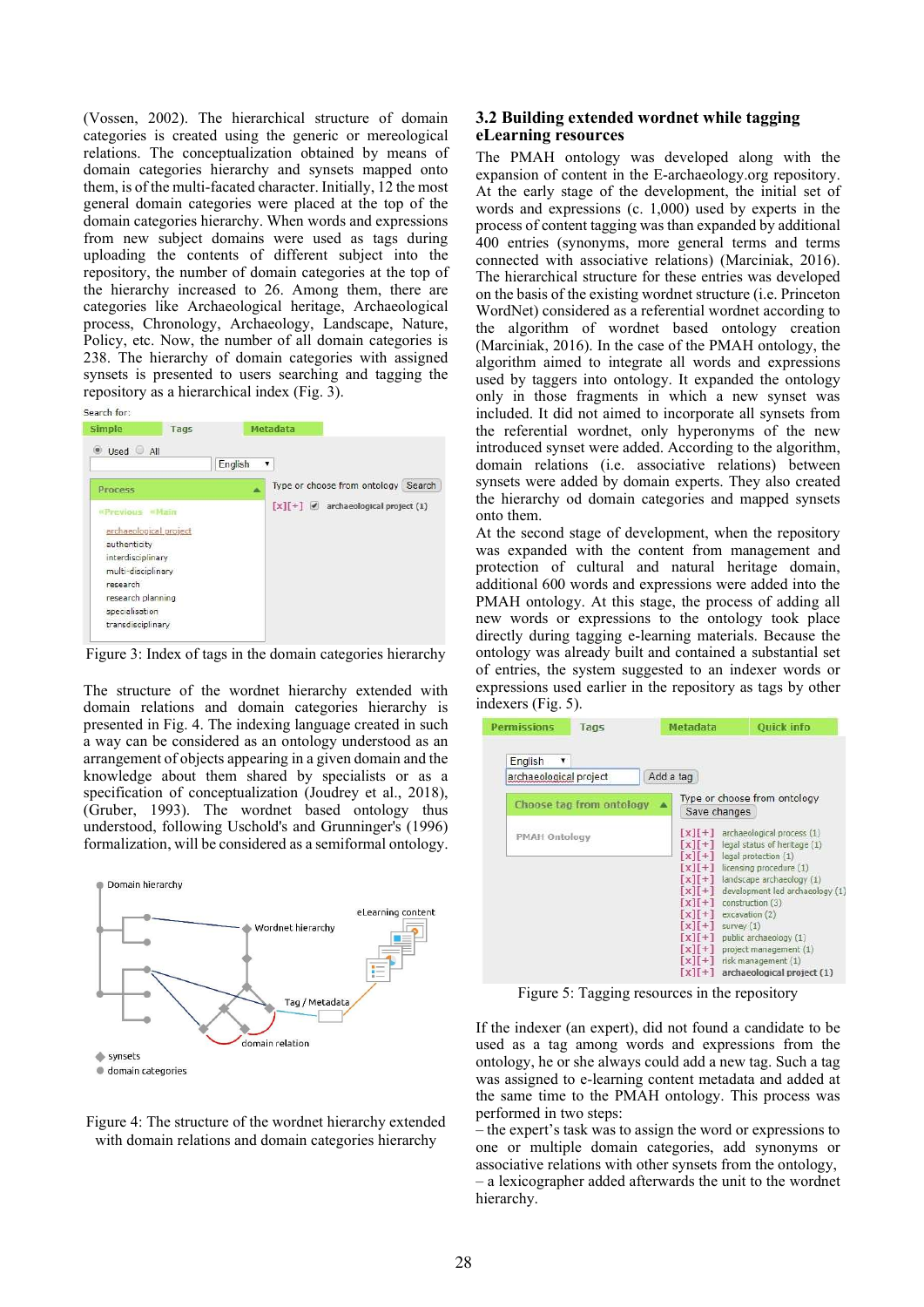The first actions were undertaken in the content repository at the time of content tagging with the use of one combine form (Fig. 6). The expert could choose domain categories onto which the introduced tag had to be assigned to, as well as word or expression from the ontology to be connected with the associative relations.

The latter actions were performed outside the e-learning content repository in a dedicated tool - the Ontology Repository Tool (Marciniak, 2019b). Using the external tool allowed the introduction of necessary modifications and extensions into the ontology, such as typo corrections, removal of duplicates or hierarchy adjustments. It allowed to carry out ontology maintenance processes by knowledge engineers (domain experts) who did not needed to be supported by programming teams.



Figure 6: Adding an expression to the domain structure of the PMAH ontology and linking it to a synset

# 4. Wordnet enhanced by an application conceptualization for describing artefacts of heterogenous character

The second application of the solution based on wordnet structure enhanced by the expert knowledge, was the use of the extended PMAH ontology in the Hatch system. The Hatch (House at Çatalhöyük) is an advanced Web system designed to create and maintain a digital collection (Marciniak et. al, 2020). The Hatch is aimed at presenting a wide range of multimodal data about the Neolithic settlement at Çatalhöyük in a multiscalar and interactive form. It combines information of different character (types of artefacts, their attributes, relations among them) with different form of their presentation (text, photographs, graphics, maps, GIS localizations and multiscalar chronology of artefacts). It is designed to meet the needs and expectations of both professionals and general public interested in the human past (Fig. 7).



Figure 7: A card of an artefact in the Hatch system

The system was constructed when the excavation works at the site were very advanced. At the time of the system construction, the expert team already had a large amount of various data about the site, such as text descriptions, photographic material, maps, GIS database and artefacts chronology. Yet, the data were not organized in terms of their presentation in a system for users without specialist knowledge about Çatalhöyük site. Due to the character of the archaeological site, there was no indexing language which could be used to describe the resources stored in the Hatch system. Therefore, a solution was adopted in which the PMAH ontology was extended with entries related to the Neolithic site, with consideration to the character of Çatalhöyük. Furthermore, the Hatch system is to be supplemented with e-learning courses, which will supply the E-archaeology.org repository and will have to be tagged in a similar way to other resources stored there.

In contrast to tagging e-learning content in the repository, where all words and expressions chosen as tags by indexers are assigned to one metadata, entries from the PMAH ontology are assigned as a values to multiple attributes describing artefacts in the Hatch system. The number of attribute organization schemes equals the number of object types stored in the Hatch. Their arrangement results from the need to present the data in the system and that is why it has simply applicational character.

#### 4.1 The structure of extended wordnet and its role in describing artefacts of different type

Words and expressions which extended the PMAH ontology were obtained during data input into the Hatch system. The artefacts are organized in the system, in socalled cards, where attribute-value structures serve to describe artefacts' characteristics . The number of attributevalue pairs is different for each object type and the corresponding card. For instance, the attributes for an Imagery card are Imagery type and Motifs, respectively taking exemplary values of wall painting and zoomorfic. In Animal bones card for Animal bones types attribute, the exemplary values are astragali, crane ulna or scapula.

Attribute-value structures were constructed using a new domain category type and the synsets assigned to them. The new domain category (DC-HATC) is different than the one used in the previously presented solution used for tagging e-learning content, because the character of a new hierarchical arrangement of concepts in the PMAH ontology built to accomplish the Hatch system needs, is also different. The approach in which attribute-value structures are built with domain categories embedded in the ontology, make possible the storage and maintenance of the data outside the Hatch system. It implements the postulate of getting the information structures out from the information system, which streamlines the process of correcting words and expressions used for resource indexing.

The fact that information structures are hosted outside the information system facilitates the use of the same word or expression as values assigned to several attributes. This creates a possibility to reuse the word or expression which was used before as the value in a different attribute. For example, the zoomorfic value was used as a value of two attributes describing the motif type: in Stamp seal card and Imagery card. Thanks to this, the user searching through the system will receive the cards of two different types when typing the *zoomorfic* value as the query to the system.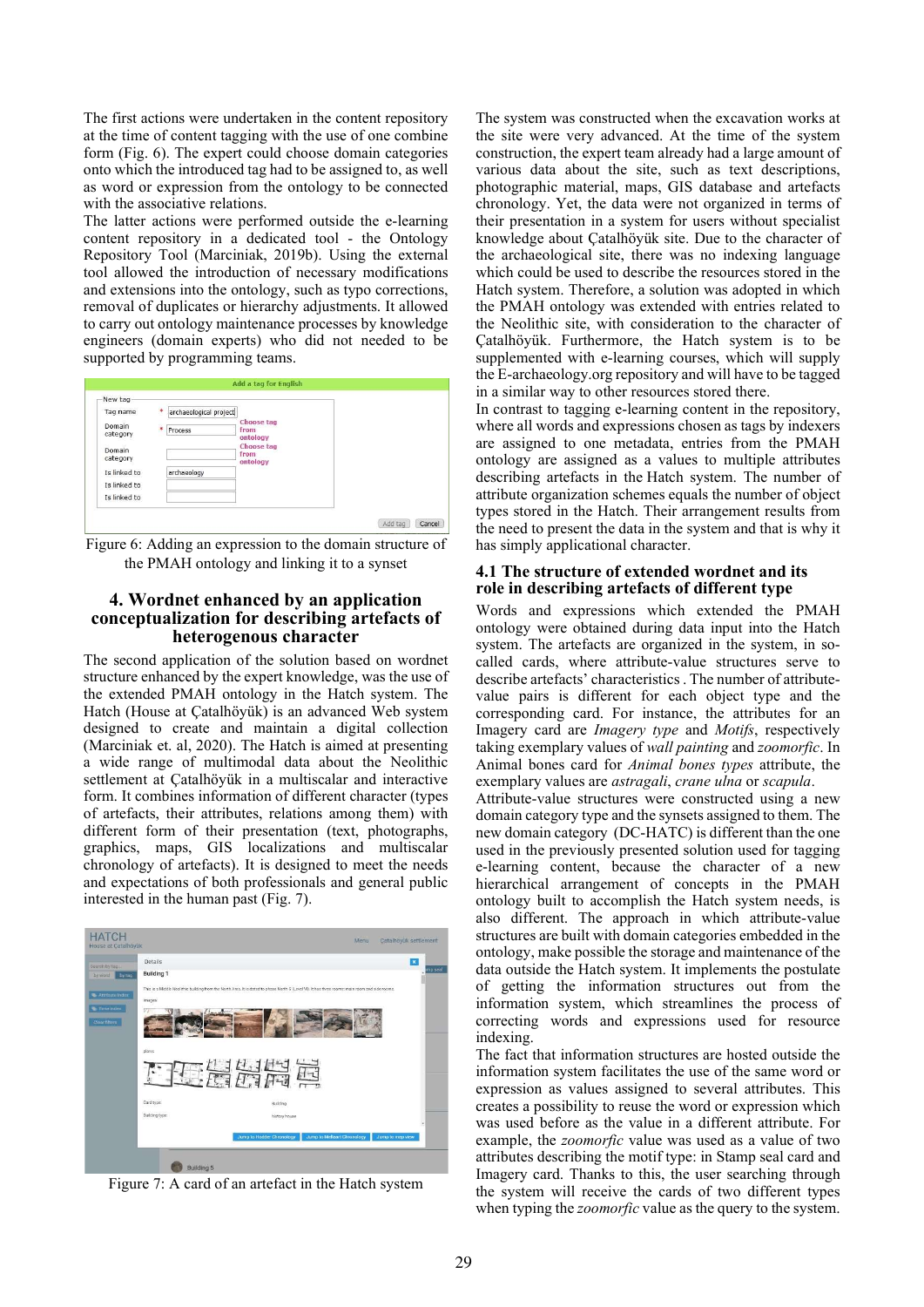Due to the character of the archaeological artefacts for which words and expressions were used as attributes' values, the words and expressions used in the Hatch system can be divided into:

– units equivalents of which can be found in the largest reference wordnets, e.g. plWordnet (plWordnet, 2020) or Princeton WordNet (WordNet Search, 2020), e.g. bucranium, flint, geometric, kerb, relief,

– units for which equivalents could not be found in any referential wordnet, including units which could be and those which couldn't be added there for different reasons e.g. astragali, animal bone, crane ulna, abandonment deposit, zoomorfic,

– units with a strong terminological character, e.g. barley seeds, feasting deposit, post retrieval pit, multi-roomed construction,

– expression referring to the time, e.g. "3–12 years – child", "20+ adult",

– chronology in qualitative units (TP M, Level II, North I). For the purposes of the Hatch system, the words and expressions were connected by the following relations:

– synsets connecting words and expressions considered to be synonymous,

– wordnet relations between synsets (hyperonymy, holonymy, belongs to class),

– generated relations between synsets determining similarity of concepts,

– synsets assigned to domain categories,

– special relations for handling object dating,

In the Hatch system, synonymy relation was used to keep the information about the singular or plural form of words or expressions used as descriptors. There is no general rule regarding the use of singular or plural in descriptors. It depends on the specific language and the regulations adopted by the individual community or country (Joudrey et al., 2018). In the Hatch system, in a situation where singular and plural was used as values of the same attribute, this was not considered as an error and was not corrected. Instead, both forms were related in one synset. The solution is not canonical and was adopted because of the practical matters. In the process of synsets creation, an interesting problem of ambiguity arose. For instance, in the case of a word building it was necessary to make a decision whether it fulfils the definition from the referential wordnet, or it is necessary to introduce a new meaning and create a new synset due to the character of the Neolithic buildings located at the Çatalhöyük site. The first solution was chosen, despite it may be debatable in the case of domain and applicational uses of the PMAH ontology.

Wordnet relations were used to relate those words and expressions (synsets) which were found in the referential wordnet, as well as for those which could not be found. This approach was adapted due to the need of the rules generating relations between synsets determining concepts similarity, which use lexical relations, especially hyperonymy relation. As in the case of the e-learning content repository, the generated relations determining similarity and relatedness between synsets are intended to be used in recommendation of best tag candidates to the Hatch non-expert users searching the system.

Similarly to the e-learning content repository, all synsets were mapped onto hierarchical structures built using domain categories. Due to a different character of this hierarchy, other type of category was used (DC-HATC). This hierarchical arrangement of words and expressions is

useful only in the case of the Hatch system because of its strongly applicational character. At the top of the domain categories hierarchy, there are three categories which arrange words and expressions considering their role in the Hatch system: Attributes, Auxiliary attributes and Time Index. Other domain categories being attributes of cards (Animal bones, Figurine, Imagery, Pottery, etc.) are subcategories of the Attributes category. In general, there are 57 domain categories arranging words and expressions taking the Hatch needs into account. Domain categories hierarchy with assigned synsets is presented to the users searching through the Hatch system as two separate hierarchical indexes: Attribute index (Fig. 8) and Time index (Fig. 9).

|                                     |                                                              | Map<br>List                                                                                                                                                       | Timeline           |             |               |              | Outstanding Value (OV) |         |              |
|-------------------------------------|--------------------------------------------------------------|-------------------------------------------------------------------------------------------------------------------------------------------------------------------|--------------------|-------------|---------------|--------------|------------------------|---------|--------------|
| Search by too.<br>by word<br>by tag | a                                                            | Imagery<br>Antesal keese                                                                                                                                          | Burial<br>Figurine | Clay object | Chipped stone | Ground stone | Worked bone            | Pottery | Stamp seal   |
| Attribute index                     | Attribute index                                              |                                                                                                                                                                   |                    |             |               |              |                        |         | $\mathbf{R}$ |
| Time Index<br>Clear filters         | Go back<br>量 Building type<br>history house<br>· other house | · elaborate house<br>· late classic house<br>light dwelling structure<br>· multiple burial house<br>· multi-spomed construction<br>structure without solid floors |                    |             |               |              |                        |         |              |

Figure 8: Attribute index in the Hatch system

|                    | Timeline<br>Map<br>Liut. | Outstanding Value (GV) |              |
|--------------------|--------------------------|------------------------|--------------|
| Scutch by top      | Time index               |                        | lees on<br>× |
| by word.<br>by tog |                          |                        |              |
|                    |                          |                        |              |
| Attribute Index    | <b>Go back</b>           |                        |              |
|                    | 图 Hodder Phase           |                        |              |
| Time index         | Warth F                  |                        |              |
|                    | Worth G                  |                        |              |
| Clear filters      | Worth H<br>Worth I       |                        |              |
|                    | Worth J                  |                        |              |
|                    | Seljuk period            |                        |              |
|                    | South H                  |                        |              |
|                    | South J                  |                        |              |
|                    | South K                  |                        |              |
|                    | South L                  |                        |              |
|                    | South M                  |                        |              |
|                    | South N                  |                        |              |
|                    | South O                  |                        |              |
|                    | South P                  |                        |              |
|                    | South Q                  |                        |              |
|                    |                          |                        |              |

Figure 9: Time index in the Hatch system

Time index shows a special use of relations from the PMAH ontology for chronology arrangement of artefacts at the Çatalhöyük site. Due to the character of the site, chronological order is arranged with qualitative values. Absolute dating using C14 method is available only for selected objects. Therefore, when presenting the chronology of the objects in the Hatch system, three different systems developed for the needs of Çatalhöyük site were used: Mellaart Phase, Hodder Phase and TP Phase. Each system consists of a set of highly terminological values, e.g. North F, Level III, TP M. As the timeline with artefacts from the site is one of the ways of presenting the objects in the Hatch system, it was necessary to assign qualitative values used in the chronology system to particular dates, so that the date can be interpreted in a programming component used to create the timeline. As in the case of other values assigned to attributes, terms from a chronology system (e.g. North F) are also assigned to domain categories from the PMAH ontology. Those entries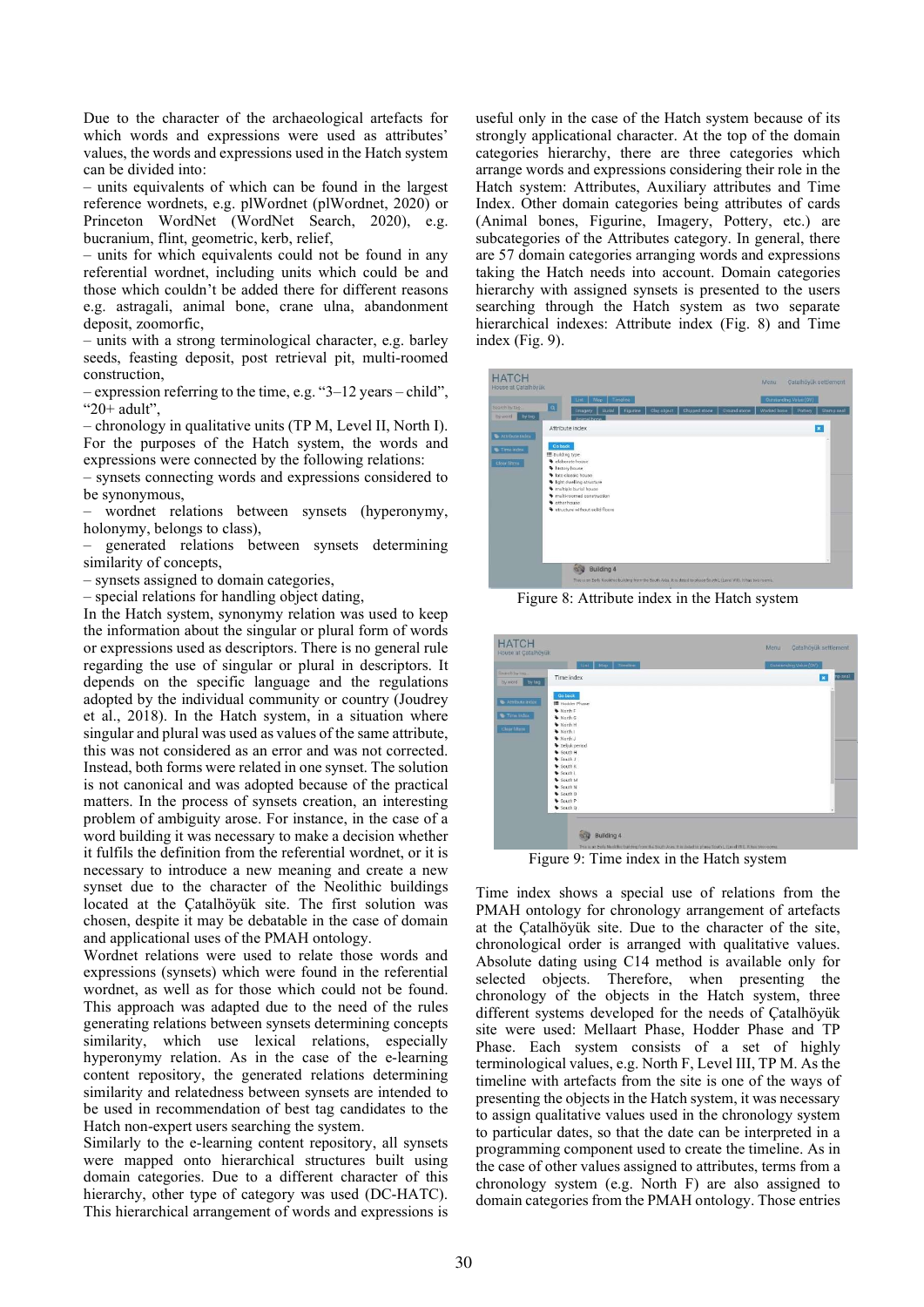were connected with dates (e.g. 6300 BC) specifying the approximate and conventional (from the point of view of the archaeological research methodology) time of a given period. The relations used have associative and applicational character, i.e. they are not useful outside the Hatch system.

The structure of the wordnet hierarchy extended with domain and applicational hierarchies is presented in Fig. 10.



Figure 10: The structure of the wordnet hierarchy extended with domain and application hierarchies

#### 4.2 Building extended wordnet while describing multimodal data

The PMAH ontology was extended for the needs of organizing the information in the Hatch system when the system was fulfilled with the multimodal data such as photos, maps, GIS data, text descriptions and bibliographic references. They were grouped into cards corresponding to different artefacts types,. In total, 725 cards, 1107 photos, 194 maps and 71 000 GIS objects were input into the system. The process of supplying the system with the data was carried out by a few domain experts for about a year. For the domain experts (archaeologists), it was mainly the task of ordering information about artefacts from the site, choosing appropriate photographic materials, locating the object on the GIS map and determining the chronology of artefacts. Assigning words or expressions as values of attributes was performed simultaneously to other actions and was not prominent. As there was a risk of errors appearing in the process, values were assigned to attributes in one form directly in the Hatch system. Its goal was to minimalize the number of errors appearing when several experts were extending the PMAH ontology at the same time. The goal was achieved when assigning values to attributes due to (Fig. 11):

– suggesting by the system words or expressions which were used before by other indexers as a value in an attribute,

– suggesting by the system words or expressions which were not used before as a value in the attribute, but which were present in the ontology due to the fact that they were either assigned as a value to another attribute before, or were just present in the ontology, but not yet used in the Hatch system,

– entering new words or expressions and assigning them as a value to a particular attribute.

| <b>HATCH</b><br>House at Catalhoyük |                                     |                    |                          |                                                                                                                                                     | Menu                | Catalhöyük settlement |   |  |  |
|-------------------------------------|-------------------------------------|--------------------|--------------------------|-----------------------------------------------------------------------------------------------------------------------------------------------------|---------------------|-----------------------|---|--|--|
| Search by tag                       | <b>Edit</b> card                    |                    |                          |                                                                                                                                                     |                     | ×                     |   |  |  |
| by word<br>$\mathbf b$              | Card title:                         |                    |                          | Building 1                                                                                                                                          |                     |                       |   |  |  |
| Attribute in<br>Time Index          | Card abstract:                      |                    |                          | This is a Middle Neolithic building from the North Area. It is dated to phase North G.<br>(Level VI). It has three rooms: main room and side rooms. |                     |                       |   |  |  |
| Clear filters                       | [TAG] Card type:                    |                    | <b>Building</b>          |                                                                                                                                                     |                     | New tag               |   |  |  |
|                                     | [TAG] Building type:                |                    | history<br>history house |                                                                                                                                                     |                     | New tag               |   |  |  |
|                                     | [TAG] Outstanding value [multiple]: |                    |                          |                                                                                                                                                     |                     | New tag               |   |  |  |
|                                     | OV on fiat:                         |                    |                          |                                                                                                                                                     |                     |                       | ۳ |  |  |
|                                     | Delete card                         | <b>Edit Images</b> | <b>Edit GIS objects</b>  | <b>Add special deposit</b>                                                                                                                          | Add aggregated card | <b>Update</b> card    |   |  |  |
|                                     |                                     | ii                 | 26                       |                                                                                                                                                     | Budding 4           | Building              |   |  |  |

Figure 11: Adding a word to the domain structure of the PMAH ontology during entering data in the Hatch system

Words and expressions entered during artefacts description by domain experts, as well as the PMAH ontology, were placed in the external tool, which was used for maintenance tasks. The maintenance of the data was periodically handled by one domain expert, who controlled the entered words and expressions and introduced corrections such as deleting the entries with errors (e.g. typographic errors), deleting the values inconsistent with the description criteria adapted by the team, replacing too general or too detailed values and the ones of an inappropriate granularity. Other deleted elements included incorrect values resulting from the software engineering errors and internet connection errors.

### 5. Conclusion

The solution presented in this paper shows that in the process of indexing resources of different character and highly specialized subject, it is necessary to use indexing languages which allow to extend them according to the needs with maintaining the clear organization of terms at the same time. Application of wordnet based ontology using the wordnet structure as a backbone of the whole system, allows to use arrangement resulting from the wordnet and refers to conceptualization available for both experts and non-experts. Due to such structure, a nonexpert will be able to switch between specialized terminology and words and expressions known from common language, thanks to the tag candidates recommendation facility available in the presented systems. This will allow non-experts to formulate more appropriate queries when searching through the repository. Experts will be able to choose the most appropriate level of detail when indexing a resource. Incorporation of domain and applicational conceptualizations to the system allows distinguishing different arrangement of terms meeting different needs in one indexing language. Domain ordering allows experts to arrange entries according to their specific needs and knowledge. Applicational ordering improves the process of resource description, as it allows using words and expressions already used before for indexing resources by other experts.

Due to the separation of knowledge structures outside the system in which they are used, it is possible to carry out ontology maintenance processes by knowledge engineers who do not need to be supported by programming teams. This makes the ontology maintenance process more clear and keeps the indexing consistent, when the action is performed by multiple users. This creates a possibility to